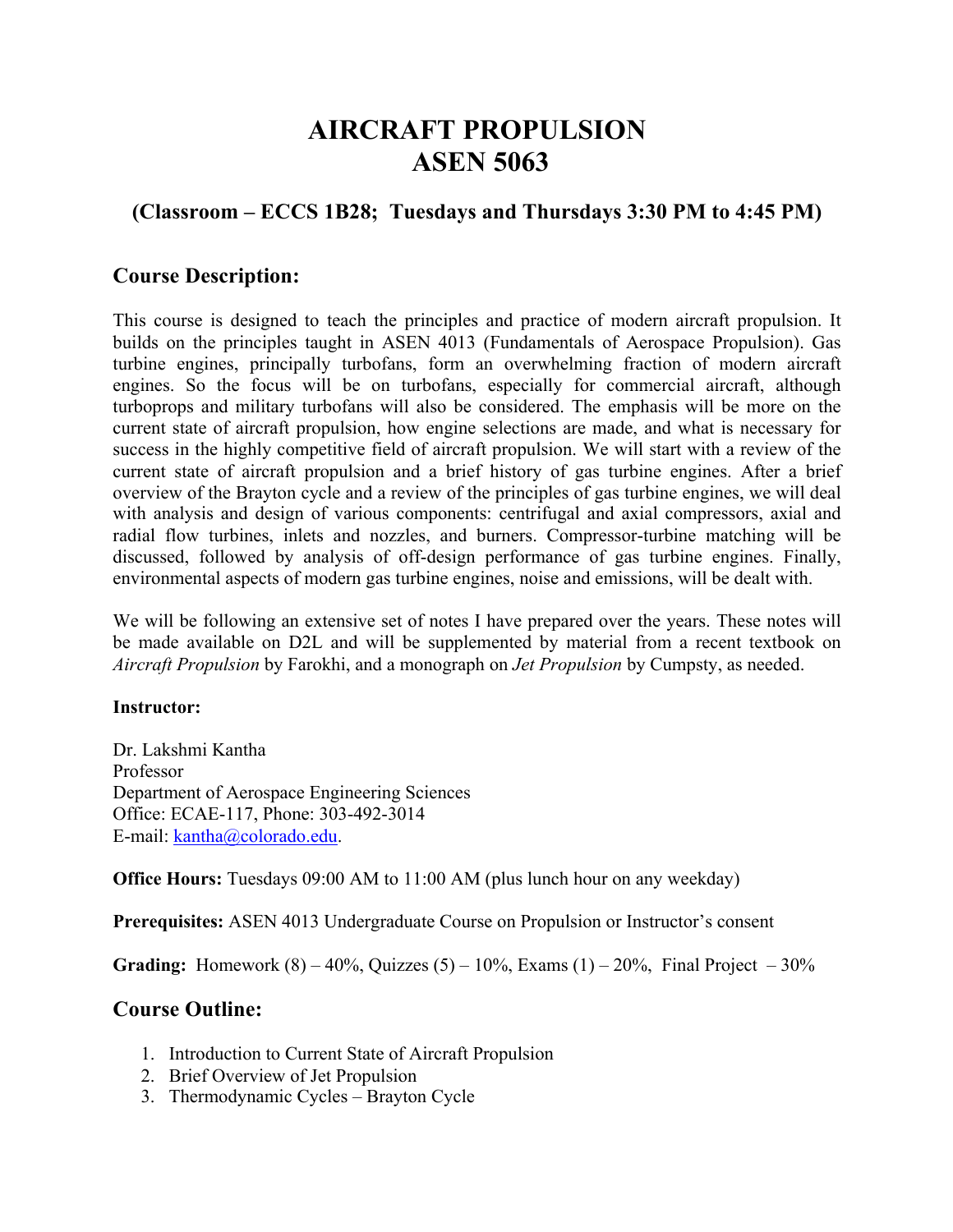- 4. Engine Selection
- 5. Brief Overview of Ideal and Real Cycle Analyses
- 6. Centrifugal and Axial Flow Compressors
- 7. Axial and Radial Flow Turbines
- 8. Inlets and Nozzles
- 9. Combustion and Burners
- 10. Component Matching
- 11. Engine Performance Analysis
- 12. Environmental Aspects Noise and Emissions

## **Books and References:**

- 1. *Aircraft Propulsion*, by S. Farokhi, 2nd Edition, Wiley, 2014 (ISBN 1-56347-779-3). (**Required Text** – *This is a well-written book, an excellent reference as well as a text. We will be using this book for some reading and homework assignments*)*.*
- 2. *Jet Propulsion*, by N. A. Cumpsty, Cambridge University Press, 2005 (ISBN 0-521-541441). **Call # TL709.3.T83 C85 2003** (*Supplementary*. *This book written by a leading gas turbine engine designer gives a step-by-step practical design example of a modern gas turbine engine*)*.*
- 3. *Compressor Aerodynamics*, by N. A. Cumpsty, Krieger Publishing Co, 2004 (ISBN 1- 57524-247-8). **Call # TJ267.5.C5C86 2004** (*A comprehensive treatment of the arguably most critical component of a gas turbine engine, compressors. Ideal for a 6000 level course on the topic*)*.*
- 4. *Elements of Propulsion – Gas Turbines and Rockets*, by J. D. Mattingly, AIAA Education Series, 2006 (ISBN 1-56347-779-3). **Call # TL709.M388 2006** (*This book has a comprehensive treatment of gas turbine cycle analysis*)*.*
- 5. *Fundamentals of Jet Propulsion with Applications*, by R. D. Flack, Cambridge University Press, 2005 (ISBN 0-521-81983-0). **Call # TL709.F5953 2005** (*This text is very well-written but notations are irksome making it unsuitable as a text for this course*)*.*
- 6. *Theory of Aerospace Propulsion*, by P. M. Sforza, Elsevier, 2012 (ISBN 978-1-85617-912- 6). **Call # TL709.S38 2012** (*This book was used as the text for ASEN 4013 for the past few years*)*.*
- 7. *An Introduction to Aerospace Propulsion*, by A. R. Douglas and M. Saarlas, Prentice Hall, 1996 (ISBN 0-13-120496-3). **Call # TL709.A7 1996** (*This book covers both gas turbines and rockets, and has a chapter on thermodynamic cycles and environmental impacts such as noise and sonic boom*).
- 8. *Aircraft Engine Design*, 2<sup>nd</sup> Edition, by J. D. Mattingly, W. H. Heiser, and D. T. Pratt, AIAA Education Series, 2002 (ISBN 1-56347-538-3). **Call # TL709.5.T87 M38 2002** (*This*